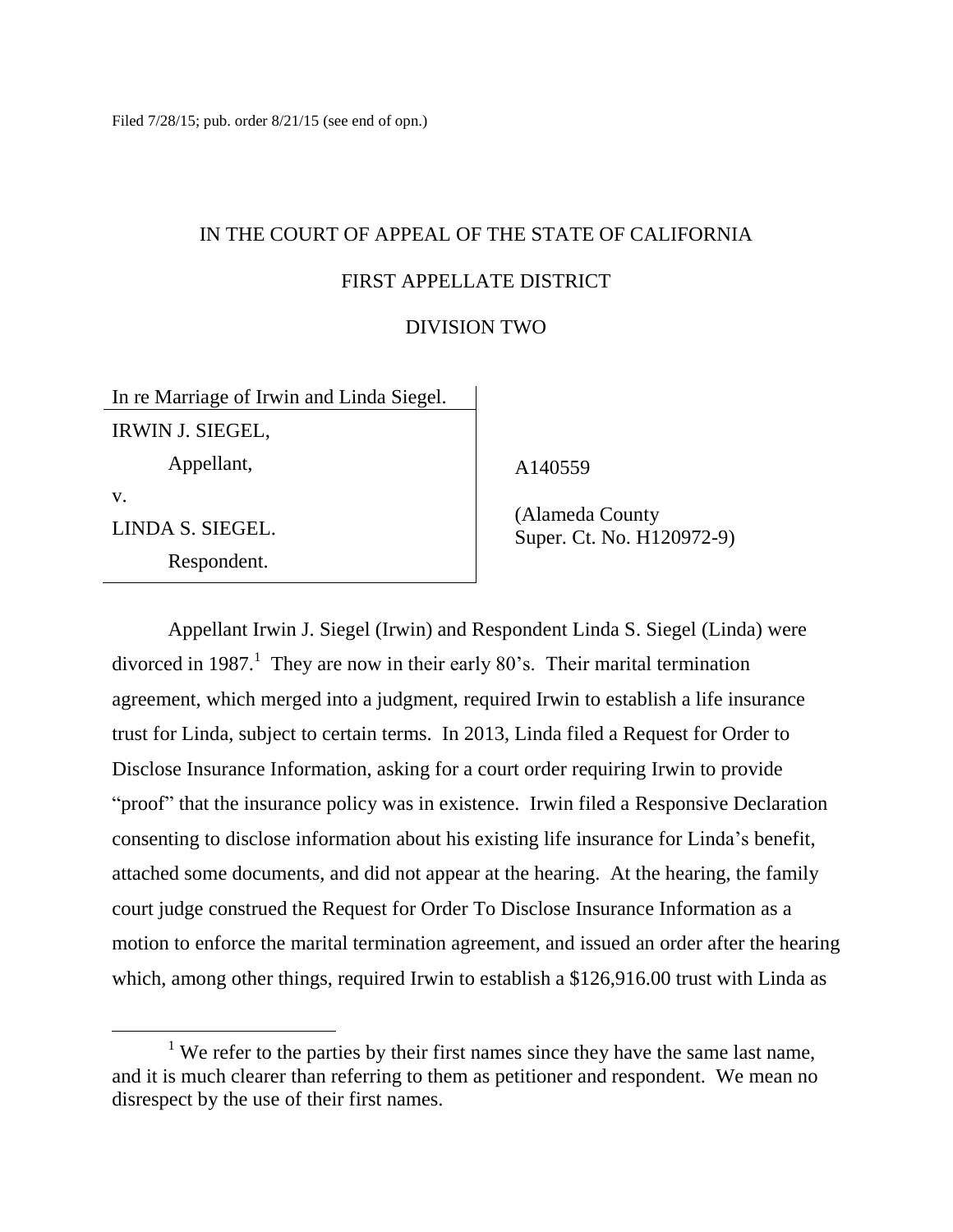the beneficiary. Irwin now appeals, arguing that he was denied due process because the trial court's orders exceeded the relief requested by Linda in the Request for Orders and he had inadequate notice of the relief, and that the family court impermissibly modified a judgment that was nonmodifiable on its terms. We agree that the trial court erred by issuing an order that far exceeded the relief requested by Linda, and reverse.

#### BACKGROUND

The underlying facts are not in dispute, and we summarize them briefly.

Irwin and Linda were married in 1957. As of June 4, 1987, their marital status was terminated, and a judgment of dissolution was entered. They later entered into a Marital Termination Agreement (MTA) that was approved by the family court and incorporated into a Further Judgment on Reserved Issues, filed December 2, 1987 (Judgment).

The Judgment and MTA required Irwin to pay Linda \$2,200 per month spousal support, until such time as Linda died or remarried.<sup>2</sup> A provision was made for support in the event that Irwin predeceased her:

"4.01 Support

 $\ddot{\phantom{a}}$  . . .

"C. Upon the death of husband, should husband predecease wife, any remaining spousal support obligation of husband to wife shall be satisfied as follows:

"1. Husband shall forthwith establish an insurance trust for the benefit of wife.

"2. Husband shall, during his life and for so long as he is insurable at reasonable cost, maintain a policy of insurance on his life in a [sic] amount not less than \$250,000.

"3. Husband shall designate said insurance trust as the beneficiary of at least \$250,000,00 of insurance on his life.

"4. Said insurance trust shall provide that the trust shall, during wife's life, pay monthly to wife in lieu of the spousal support payments she would have received had not

 $2$  During a period, long since passed, when Irwin was making education and living expense payments for the benefit of an adult son, the MTA provided that Irwin's monthly spousal support payments were decreased.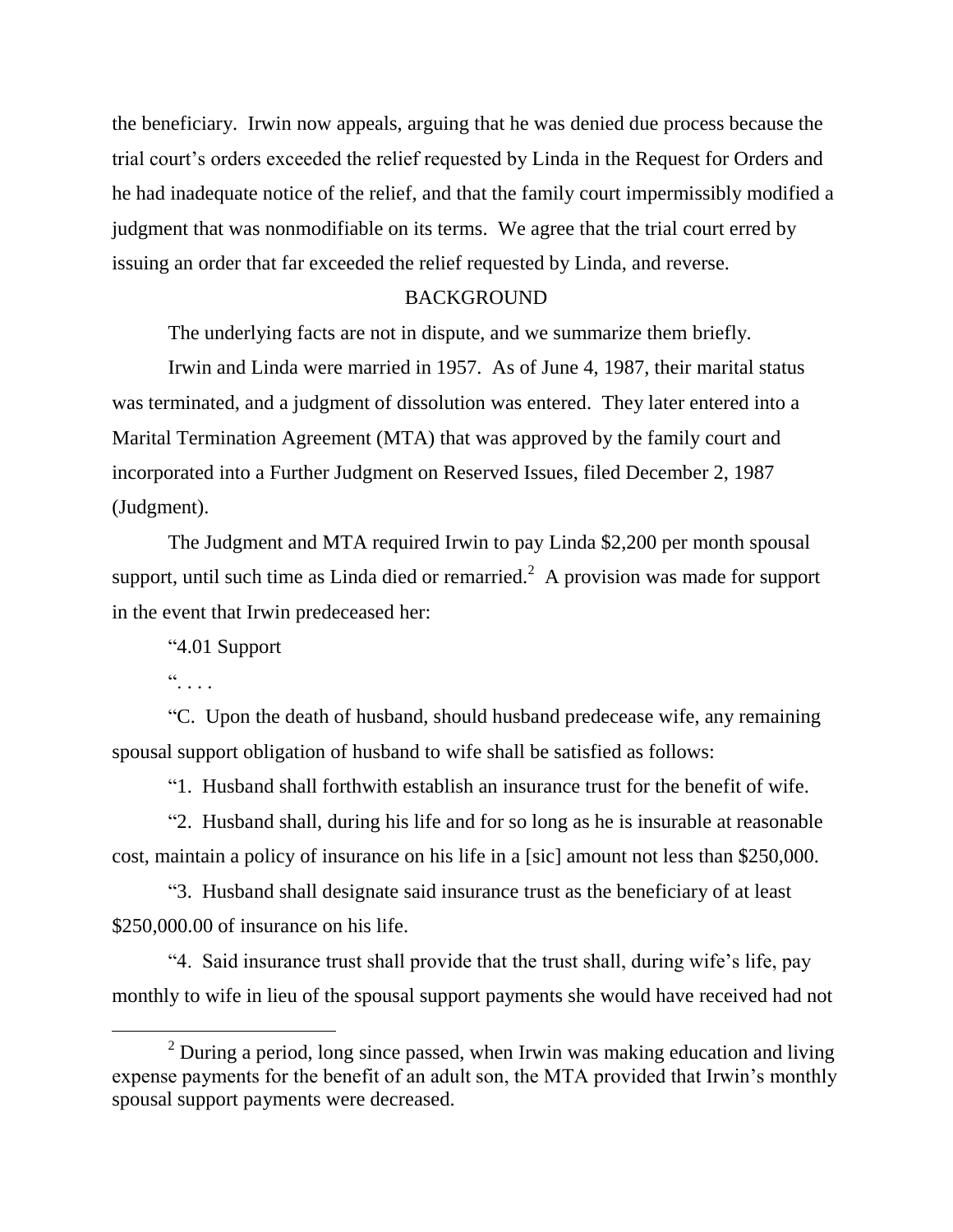husband predeceased her, an amount equal to the income of said trust, up to a maximum of \$2,200.00 per month. The principal of said trust may be invaded if necessary to make said payments.

"5. Upon wife's death, the corpus of the trust shall be disbursed pursuant to the terms of husband's will.

"Husband and wife understand that the aforementioned provisions concerning spousal support cannot be changed or modified by the court, regardless of the financial or other circumstances of either party."

On August 7, 2013, Linda filed a mandatory Judicial Council form FL-300 Request for Order, checking the box at the top of the form marked "Other" and seeking what she described on the form as an "Order to Disclose Insurance Information." In the section entitled "Request for Order and Supporting Declaration," Linda checked box 8 for "Other Relief" and specified: "*Husband was ordered to establish an insurance trust for the benefit of the wife in the amount of at least \$250,000. Husband has not ever and will not provide proof that this policy is or ever was in existance [sic]. Wife has asked repeatedly for this proof and now prays that the court will insist on that proof*." (Emphasis added.) Linda also checked box 10, where the petitioner was supposed to list the "FACTS IN SUPPORT of orders requested," and restated verbatim what she had typed next to the "relief" sought in box 8. Linda attached three pages from the MTA, including the provisions from section 4.01 ("Support") quoted above.

The order setting the hearing on the Request for Orders was signed by Judge Stephen M. Pulido on August 7, 2013. Box 4 was checked, with the following form language: "You are ordered to appear in court at the date and time listed in item 2 [October 9, 2013 at 9:00 a.m.] to give any legal reason why *the orders requested* should not be granted." (Emphasis added.) The form order also stated in bold text that if the recipient wished to respond to the Request for Order, he must file a Responsive Declaration to Request for Order (form FL-320) and serve it on the opposing party.

Irwin, representing himself, filed a response on September 24, 2013, on the appropriate Judicial Council form. He checked box 8 (c) ("Other Relief"), which was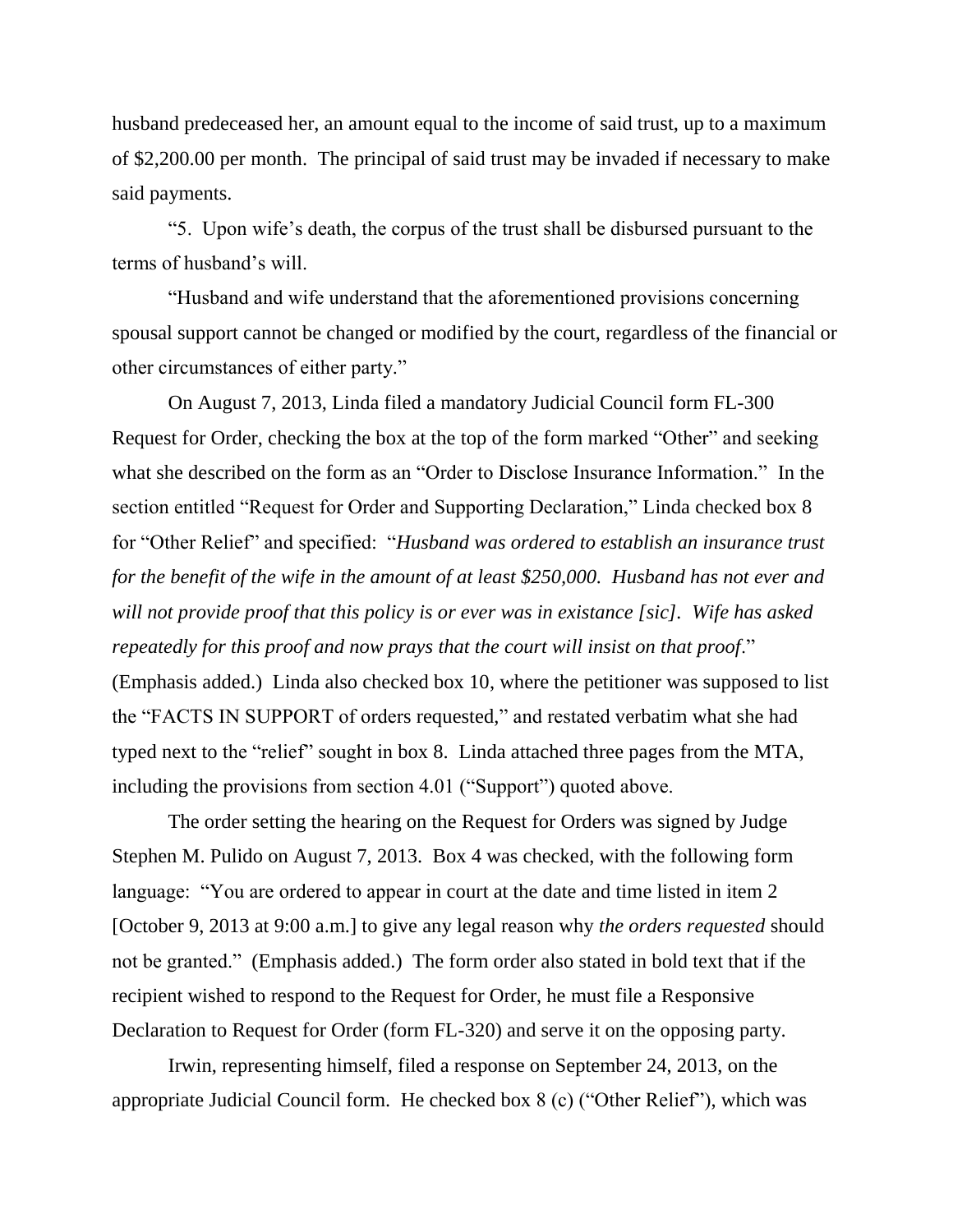next to the preprinted text "I consent to the following order," and typed in "For an order that petitioner disclose information about his existing life insurance for respondent."  $3$ Irwin provided the following "Supporting Information" called for by box 9:

"On May 8, 2012, Petitioner provided respondent information and documentation of his existing life insurance for respondent's benefit, as attached hereto and marked as Exhibits "A" and "B." In addition, Petitioner provides the pertinent portion of his will providing for a trust for respondent's benefit, attached hereto as exhibit "C."

"Petitioner, who is now 79 years of age and fully retired, does not believe he is insurable at any reasonable cost for life insurance in addition to the existing coverage of \$123,084 held for respondent."

Irwin attached a letter to Linda written May 8, 2012 (Exhibit A) enclosing her "usual monthly \$2,200 spousal support payment," and giving her an "update . . . about my current life insurance situation." The letter continued: "My life insurance is furnished by the Permanente Medical Group term life insurance policy. That policy coverage automatically is reduced as the physician/retiree ages. It is now at its final nonreducible level of \$123,000—. I am no longer insurable and further additional life insurance is no longer available to me. This is all the life insurance I have. [¶] "After my death the \$123,000—death benefit will be held in a trust which will pay you \$2,200 per month as long as you are alive and unmarried until the amount is used up."

Irwin also attached Exhibit B, a sheet entitled "Life Insurance Coverage for Irwin J. Siegel, M.D. Retirement at September 30, 1998," which indicated that his "coverage" for October 1, 2004, and thereafter was \$123,084. This sheet also reflected that his coverage has been reduced from retirement date at age 64 to age 70, and stayed steady at \$123,084. The source of Exhibit B was not clear.

<sup>&</sup>lt;sup>3</sup> Although Linda filed the Request for Order that is the basis for this appeal, she was the original "respondent" and Irwin was the original "petitioner" in the dissolution proceeding, and they apparently continued to refer to themselves in this way in the most recent proceeding before the family court.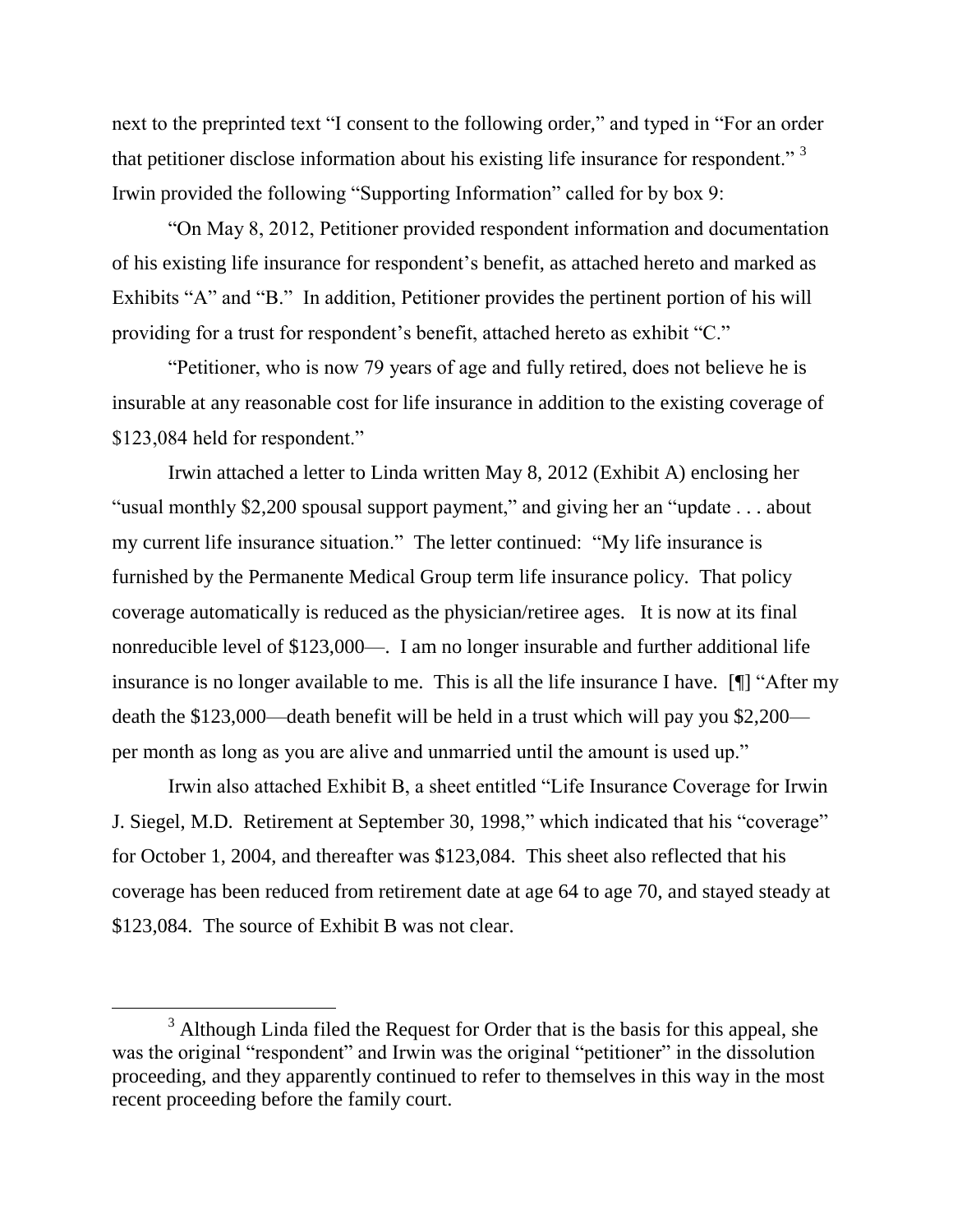Irwin attached Exhibit C, which appeared to be a half page redacted from his will, and included a provision about a "life insurance trust." It stated:

"5.1 TRUST FOR BENEFIT OF LINDA SUZANNE SIEGEL. My trustee shall hold, administer, and distribute any life insurance proceeds from my Permanente Medical Group term life policy as a result of my death in a separate trust as set forth in this section. For so long as my former spouse, LINDA SUZANNE SIEGEL, is living and unmarried, my trustee shall pay her the sum of \$2,200 . . . per month from such proceeds. Such payments shall continue until the death or remarriage of LINDA SUZANNE SIEGEL, or until the trust is exhausted, whichever occurs first.

Exhibit C also contained a provision that upon the death or remarriage of Linda, Irwin's trustee was to "distribute the remainder of the trust as set forth in Section 4, as if it were part of the residue of my estate." Section 4 was not included in exhibit C.

The hearing on Linda's Request for Order was held on October 9, 2013, before Judge Tara M. Flanagan. Irwin did not appear; Linda appeared and represented herself.

The family court judge acknowledged at the outset that Linda's request for orders was for the disclosure of "financial insurance information," and that Irwin "says he's done that." The judge then gave Linda the option to turn the hearing into something else, asking her: "So is it really that you need him to disclose the financial information or that you feel he's not in compliance with the settlement agreement of the dissolution?" Linda replied that it was the latter.

The court then asked Linda about the trust:

"THE COURT: Well, he says he didn't set one up, right?

"[Linda]: Well, if he didn't set up the trust for me—

"THE COURT: He did not. He says he didn't do it. He says, I didn't do it. I'm uninsurable now because I'm retired. I can't do it at a reasonable cost. All I have is my life insurance policy. That's what I understand his response is."

The court stated its view repeatedly that Irwin didn't have a trust. ("I don't think there is a trust.  $\ldots$  [ $\parallel$ ] There isn't one, so you can't have a copy of what doesn't exist.")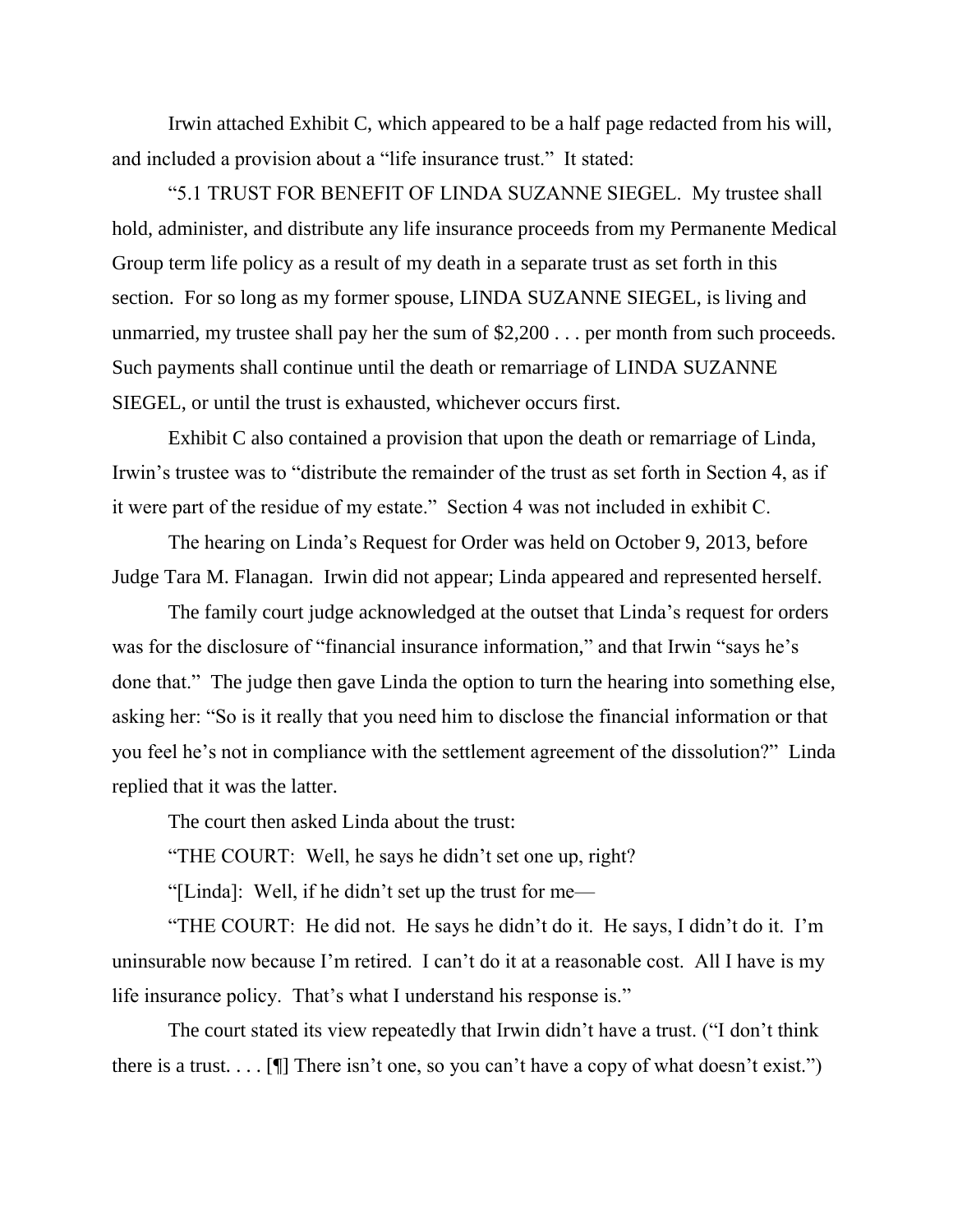A discussion ensued, with Linda contending that "if [Irwin] doesn't have a trust, then he must set up something for me as the beneficiary. Even this 123,000, I have no trust either."

The family court judge then advised Linda,

"THE COURT: Well, ma'am, usually when there's a life insurance policy there isn't a trust set up, it's just a life insurance policy, and then should the person pass away then the benefits go to the beneficiary, but I understand part of your  $\dots$  [ $\blacksquare$  —assertion is that you [don't] even have a copy of the policy and you don't really have enough information. But that's—

"[Linda]: No.

"THE COURT: —a separate issue from saying he didn't set up the trust in its entirety. He didn't set up whether you call it a trust or a life insurance policy. Your settlement agreement in your dissolution, there's supposed to be \$250,000 available to you, so that's a little bit different issue.  $\ldots$  [ $\parallel$ ]  $\ldots$  I think we know where there is; there isn't one. I think that's abundantly clear to me."

Linda replied that Irwin "should set up a trust as he was supposed to do when he was a young man," and started to explain why the trust fund was originally supposed to be established. The court interjected that "[i]t doesn't matter" and "I understand it was an important part of the dissolution" and that it was negotiated for and part of the settlement agreement. From there, the court concluded "[s]o it really is just an enforceability issue. You don't need to convince me on the merits of it." The court then took up the question of remedy:

"So the problem, or the one difficulty—I won't say it's a problem—is the settlement agreement reads that husband shall during his life and for so long as he is insurable at reasonable costs maintain a policy on his life in an amount not less than \$250,000.

"So it's that reasonableness language, 'at a reasonable cost,' because now he's asserting, well, now I'm 79 and it's not a reasonable cost because, basically, at 79 it's extraordinarily difficult to get a life insurance policy."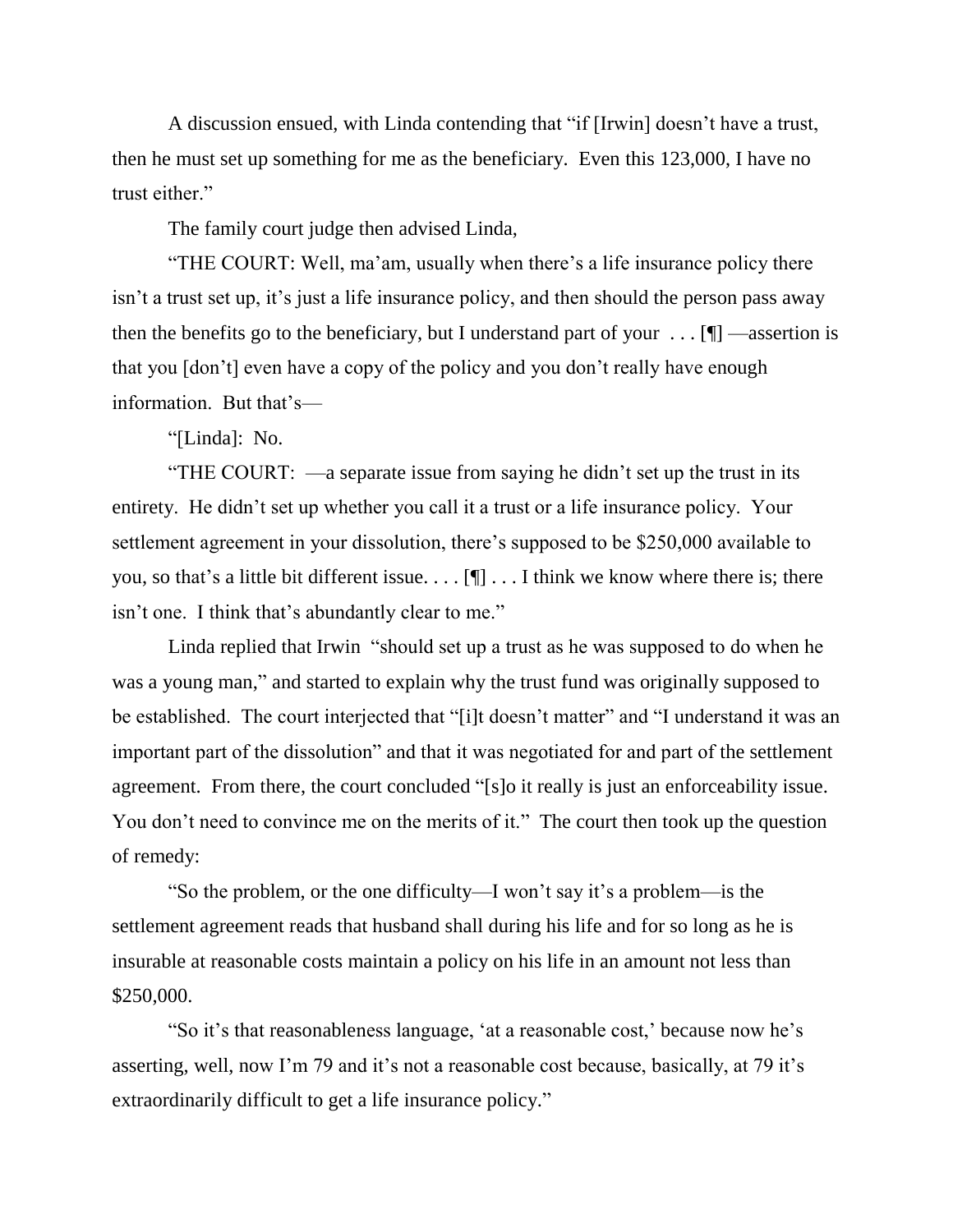The court then observed that "finding a remedy for this missing \$127,000 and some change, that is a little more difficult. I'm not saying that the Court doesn't find your argument persuasive." The court invited Linda to tell the court what she would like "the court order him to do," noting that it would "probably cost tens of thousands of dollars to set up a policy."

When Linda replied that Irwin could "well afford it," the court asked about Irwin's monthly income. Linda replied that Irwin had a "very large Keogh plan," a "salary deferred" plan, and owned property. She assured the court that "I know that he well could do it. It's a question of wanting to do it, that's all it's about." The court inquired how long Linda and Irwin had been married, whether they had children, and whether Linda had worked outside the home when she was "younger." Linda replied that she had been a teacher.

Eventually the court observed that Irwin "has chosen not to appear. He did file a response, I have read his response. I am going to take this under submission, meaning I'm going to make a submission, in full, in writing, within the next 10 days." The court elaborated:

"At this point . . . I'm going to tell you that my order is going to include he provide you, within a certain time period, with a copy of the life insurance policy, with all information, true and actual copies of it, and that shows that you are the named beneficiary of the . . . life insurance policy, . . . and that the information he provides you includes the plan administrator information so that you may communicate directly with Kaiser. . . .

"As for the balance of the \$250,000 trust that was negotiated for, I'm taking that under submission to consider what the best way would be to make up that balance.

"I do understand your request. It's valid on the four corners of the contract that is part of the marital settlement agreement. It's very clear what he was to do...."

On November 6, 2013, the court issued detailed written findings and orders. The court stated that the Request for Orders filed by Linda "is construed by the Court as a Request for Orders to enforce the Settlement Agreement." The court found that Irwin,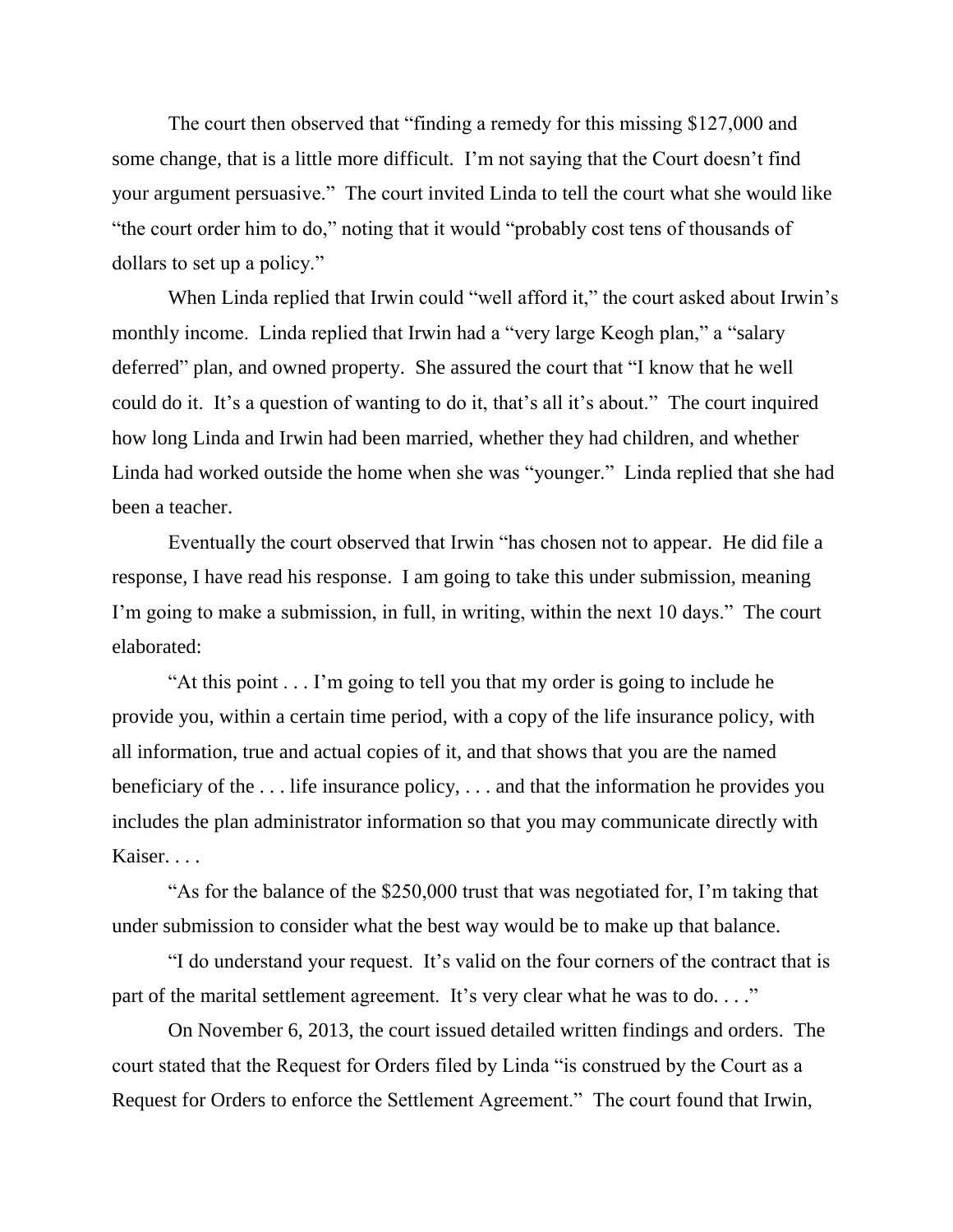"[b]y his own admission" as shown in his responsive pleading and attachments, had not established a life insurance trust in the amount of at least \$250,000 as required by the MTA, "but instead relies upon an alleged Permanente Medical Group Life Insurance Policy, and his purported will to meet this contractual spousal support obligation." The court further found that, other than the letter from Irwin attached to his response filed with the court in connection with the motion, Linda did not have documentation providing her with proof that the Permanente Medical Group exists or that she is in fact the sole named beneficiary of the insurance policy, or that there was a life insurance trust established for her benefit. Moving beyond the failure to provide sufficient documentation, the court then found that Irwin had "not complied with nor performed the terms of the Judgment and Marital Termination Agreement . . . which he is and was legally obligated to do." The court made findings that Irwin had not established an insurance trust, that there was no life insurance policy with death benefits of \$250,000 for Linda's benefit, there was no "life trust instrument," and there was "no safeguard or mechanism or instrument that e[ns]ures [Irwin's] future spousal support obligations to [Linda] should [Irwin] predecease her." With that, the court stated that Linda's "Request for Orders filed 8-7-13 is granted."

However, the page and a half of orders that followed were broad and went beyond Linda's simple request for disclosure of an insurance policy. Among other things, Irwin was ordered to name Linda as "the sole primary beneficiary" of his insurance policy from Permanente Medical Group in the event of his death and provide proof that he had done so within seven days of the date of the Order. Further, Irwin was ordered, within seven days of the date of the order, to establish a "separate trust instrument in an amount no less than \$126,916.00 established for the purpose of making monthly payments to [Linda] in the amount of \$2,200 per month for spousal support, as ordered in the 6-26-1987 Judgment. Said payments from the trust shall begin upon either a) should there be any delays in [Linda] receiving the life insurance proceeds upon death of [Irwin]; or b) exhaustion of the proceeds of the \$123,084 life insurance benefits paid to (55 months @\$2,200 per month."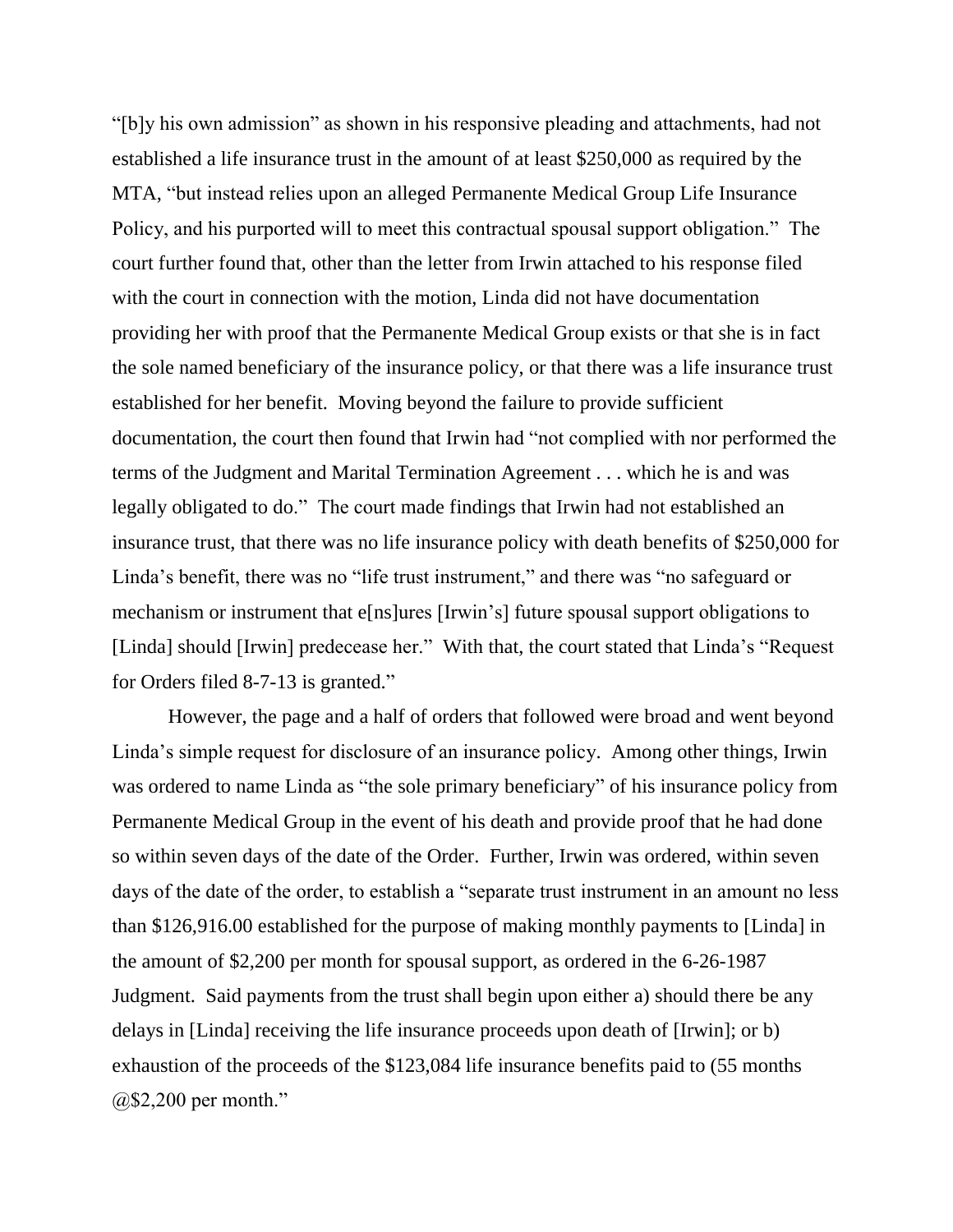This appeal by Irwin followed.

 $\overline{a}$ 

#### DISCUSSION

The heart of Irwin's appeal is that he was denied due process because the court held a hearing and made orders on issues about which he had no notice. The facts, as we have summarized them here, are undisputed. To the extent that Irwin challenges the family court's authority to issue orders beyond the scope of the notice, he has raised a question of law which we review de novo. (*Herbst v. Swan* (2002) 102 Cal.App.4th 813, 816; *Estate of Wilson* (2012) 211 Cal.App.4th 1284, 1290 [questions of law reviewed de novo]; *Radian Guaranty, Inc. v. Garamendi* (2005) 127 Cal.App.4th 1280, 1288 [application of statutory standard to undisputed facts reviewed de novo].) $<sup>4</sup>$ </sup>

" 'It is a fundamental concept of due process that a judgment against a defendant cannot be entered unless he was given proper notice and an opportunity to defend. (U.S. Const., [Amend.] XIV . . . .)' (*In re Marriage of Lippel* (1990) 51 Cal. 3d. 1160, 1166 [*(Lippel*)].) . . . [A] dissolution court cannot grant unrequested relief against a party who appears without affording that party notice and an opportunity to respond. [Citations.] Due process requires affording a litigant a reasonable opportunity, by continuance or otherwise, to respond to evidence or argument that is new, surprising, and relevant. [Citations.]" (*In re Marriage of O'Connell* (1992) 8 Cal.App.4th 565, 574 (*O'Connell*).)

Here, the written Request for Orders sought "proof . . . that this [insurance] policy is or ever was in existence," and an order that the court "will insist on that proof." Irwin filed a response which indicated his written consent to this order. The transcript of the

 $4$  Linda contends that because this is an appeal from an order regarding whether Irwin has complied with the terms of a marital settlement agreement, it is a discretionary trial court ruling that we should review for abuse of discretion, citing *County of Lake v. Antoni* (1993) 18 Cal.App.4th 1102, 1105 ("[w]e review support awards for abuse of discretion") and *In re Marriage of Cooper* (2008) 160 Cal.App.4th 574, 580 (abuse of discretion standard generally applies to orders regarding division of community interest in retirement rights). She notes that the test for abuse of discretion is " 'whether or not the trial court exceeded the bounds of reason, all of the circumstances before it being considered,' " quoting *In re Marriage of Connolly* (1979) 23 Cal.3d 590, 598. Even if we were to review on an abuse of discretion standard, our conclusion would be the same.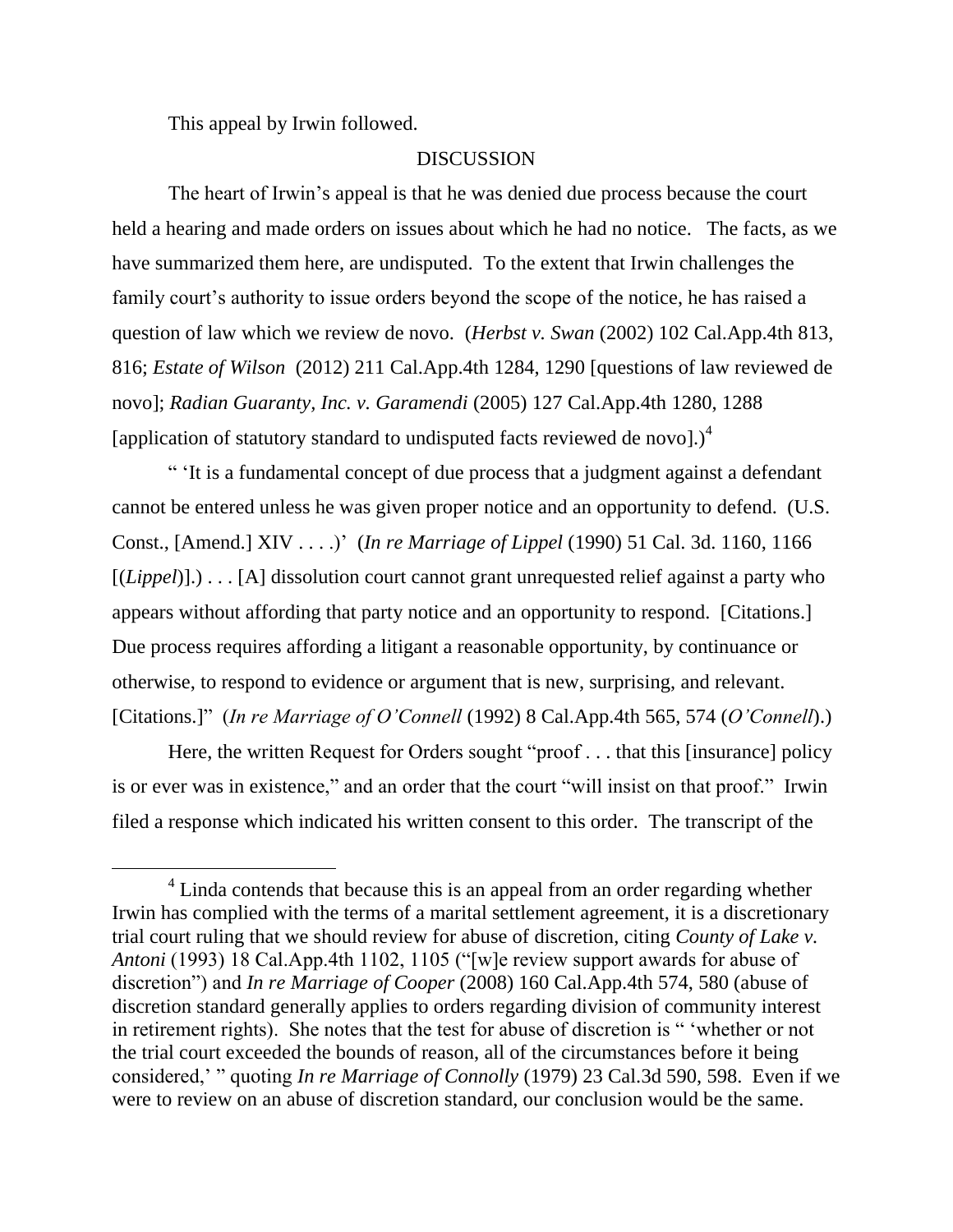brief hearing, which we have summarized above, speaks for itself. The court, on its own volition, chose to treat the Request for Orders as more than an Order to Disclose Insurance Information, and awarded relief far in excess of what was sought.

Linda contends that the three sentences in her Request for Orders placed Irwin on "adequate and sufficient notice that the trial court would be hearing and considering whether he had complied with his obligations under the Judgment and Marital Termination Agreement," and that he "understood that [Linda] was not just asking for paperwork; [Linda] was seeking his compliance with the Judgment and Marital Termination Agreement." Linda contends that because Irwin was a party to the MTA he could not claim surprise about the nature and extent of his obligations, and when he received notice of the Request for Orders "he was squarely put on notice of the nature of the obligation and the dollar amount that Respondent was seeking to enforce." In Linda's view, this is a "fabricated due process violation as a basis for overturning the trial court's orders to enforce the very obligations under the Marital Termination Agreement that [Irwin] had ignored and failed to perform."

This was plainly not the case. If Linda had wanted to seek other or different orders, she could have done so and, indeed, may still do so. Irwin could have no way of knowing from the straightforward Request for Orders that the family court would modify the MTA, impose additional terms that were not in the Judgment, and require him to establish and fund a separate trust instrument in an amount no less than \$126,916.00.

Irwin relies on Code of Civil Procedure section 580, subdivision (a),<sup>5</sup> which pertains to default judgments following a defendant's failure to answer a civil complaint, and cases that construe that statute in the family law context. Section 580, subdivision (a) provides that "The relief granted to the plaintiff, if there is no answer, cannot exceed that demanded in the complaint, in the statement required by Section 425.11, or in the statement provided for by Section 425.115; but in any other case, the court may grant the plaintiff any relief consistent with the case made by the complaint and embraced within

 $\overline{a}$ 

<sup>5</sup> All undesignated statutory references are to the Code of Civil Procedure.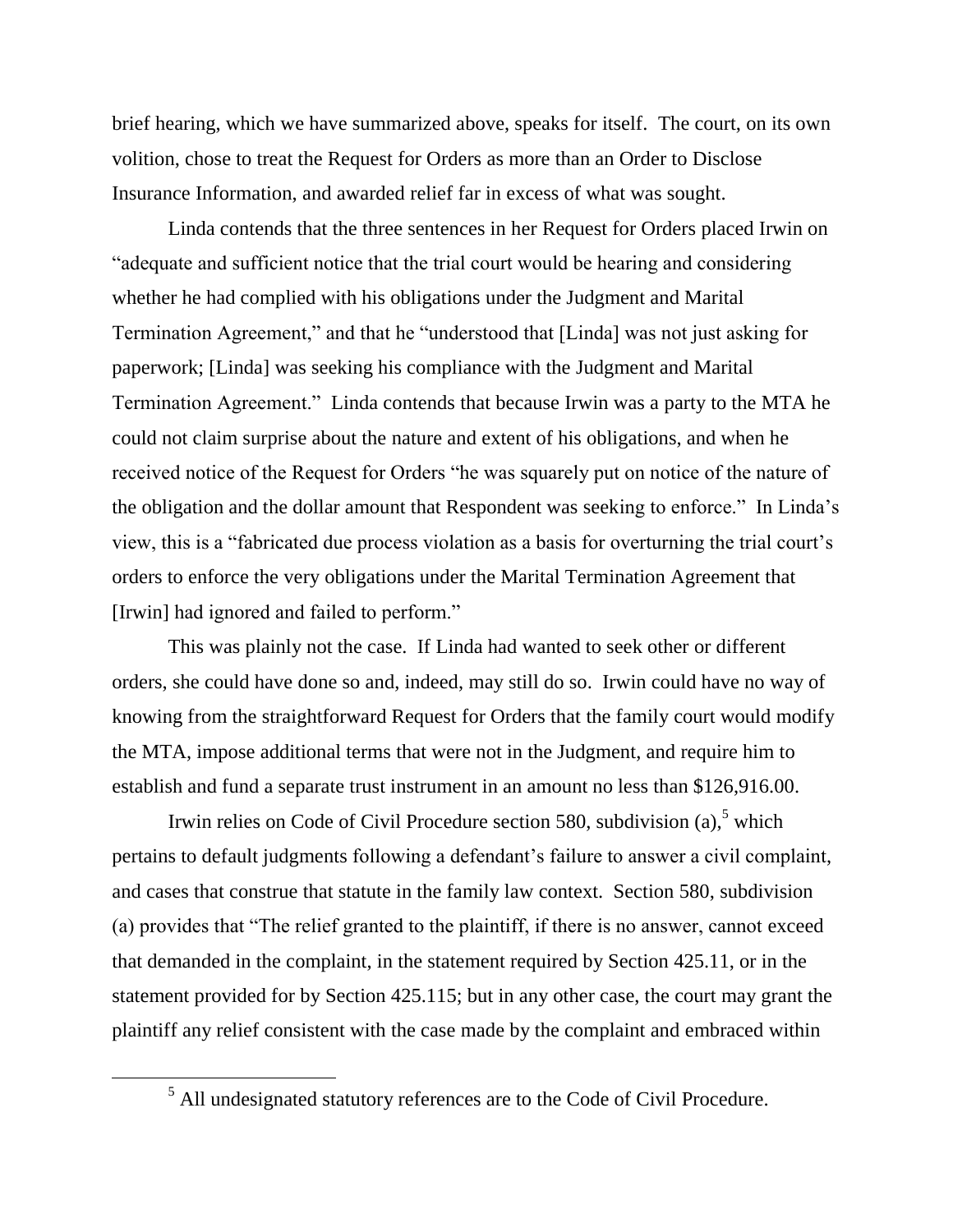the issue. The court may impose liability, regardless of whether the theory upon which liability is sought to be imposed involves legal or equitable principles."

Section 580, subdivision (a) applies in marital dissolution proceedings. (*In re Marriage of Kahn* (2013) 215 Cal.App.4th 1113, 1117.) Its purpose is to " "guarantee" defaulting parties adequate notice of the maximum judgment that may be assessed against them." [Citations.]' (*Stein v. York* (2010) 181 Cal.App.4th 320, 325). '[D]ue process requires notice to defendants . . . of the potential consequences of a refusal to pursue their defense. Such notice enables a defendant to exercise his right to choose . . . between (1) giving up his right to defend in exchange for the certainty that he cannot be held liable for more than a known amount, and (2) exercising his right to defend at the cost of exposing himself to greater liability.' (*Greenup v. Rodman* (1986) 42 Cal.3d 822, 829.)" (*In re Marriage of Kahn*, *supra*, 215 Cal.App.4th at p. 1117.)

Irwin points to *Lippel, supra,* 51 Cal.3d at page 1166, where the Supreme Court held that it was a denial of due process to enter a default judgment ordering a husband to pay child support where the wife's petition for marital dissolution did not request it, and no notice of a request for child support was ever served on the husband.

In so holding, the Supreme Court wrote that "[i]t is fundamental to the concept of due process that a defendant be given notice of the existence of a lawsuit and notice of the specific relief which is sought in the complaint served upon him. The logic underlying this principle is simple: a defendant who has been served with a lawsuit has the right, in view of the relief which the complainant is seeking from him, to decide not to appear and defend. However, a defendant is not in a position to make such a decision if he or she has not been given full notice. The instant case is a prime example of the foregoing; the petition which was served on [husband] sought no monetary relief from him. Therefore, there was no incentive for [husband] to appear and defend." (*Lippel*, *supra*, 51 Cal.3d at p. 1166.)

Irwin analogizes his situation to the husband in *Lippel*. Linda's request for orders did not give him notice that the family court would "construe" it to seek relief broader than that prayed for, in essence a motion to enforce compliance with the settlement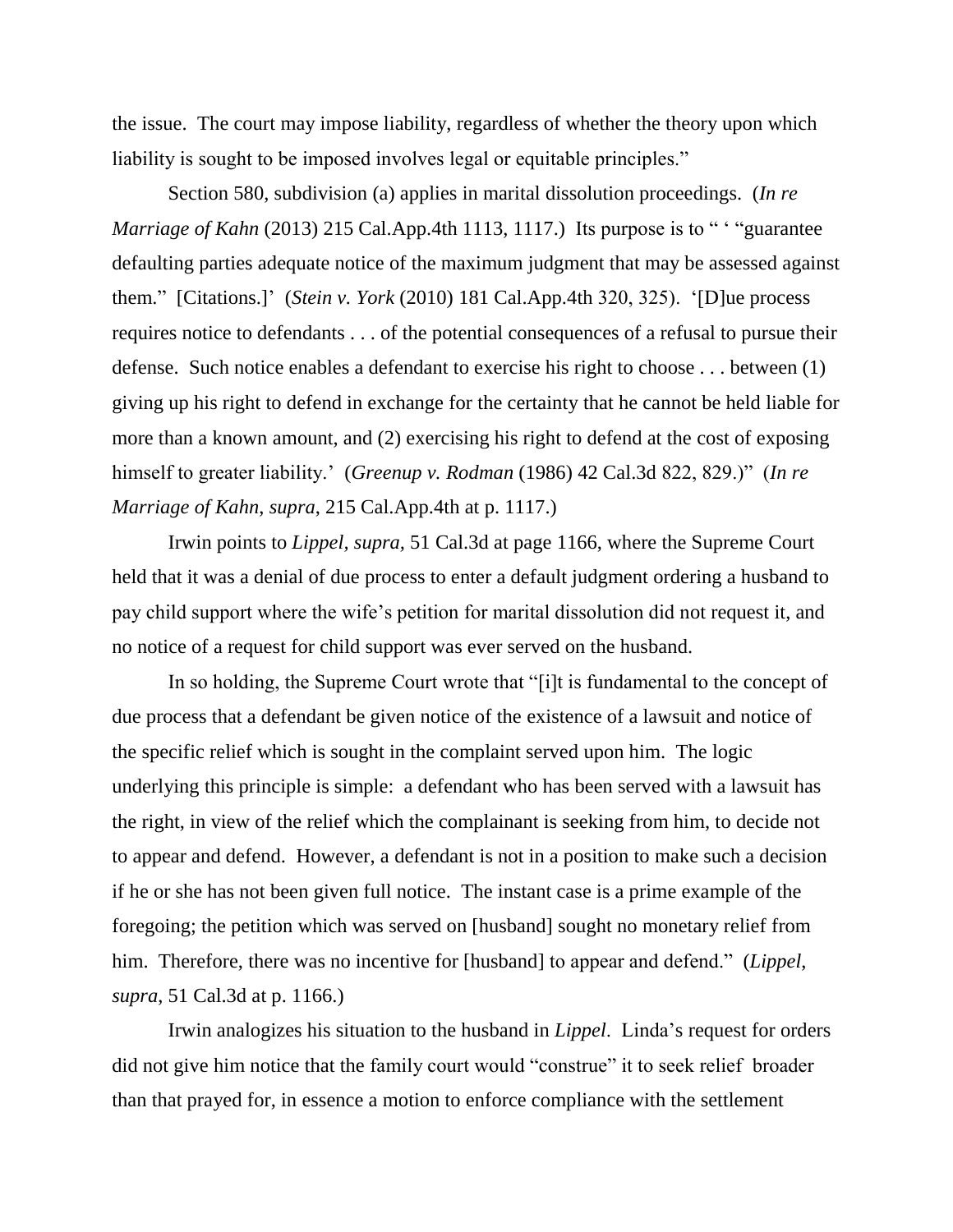agreement. As such, when he consented to the relief request, he exercised his right "not to appear and defend." (*Lippel*, *supra*, 51 Cal.3d at p. 1166.)

Linda is dismissive of Irwin's reliance on section 580, *Lippel*, and the other cases cited by Irwin relying on section 580, since they all relate to default judgments and this proceeding is clearly not one. She is correct to a certain extent; it is an imperfect analogy. Instead, Linda relies on language in *O'Connell, supra,* 8 Cal.App.4th at page 574, a family law case where an ex-wife successfully moved to enforce an order modifying spousal support regarding life insurance over the objection of the surviving second wife who contended that the issue of modifying the life insurance had not properly been before the court. But the facts of *O'Connell* were very different. In that case, husband filed a motion seeking reduction in his child and spousal support due to disability. Ex-wife's attorney offered by letter and phone call (but without a formal pleading in response to the motion) to agree, so long as she and her children were named beneficiaries to a life insurance policy. Husband was not present at the hearing, but was represented by counsel. When the request to modify the insurance was brought up at the hearing, husband's counsel objected on several grounds, including that it had not been made through formal pleadings since wife neither filed a responsive pleading nor filed an affirmative motion to have it heard, and husband's counsel "didn't know that until, I guess just a day or two ago when [the attorneys] discussed it on the telephone." (*Id*. at pp. 570-571, fn. 3.) The court ordered reductions in monthly spousal support to nothing, and greatly reduced the child support, but ordered that husband name his ex-wife and minor son as beneficiaries on the life insurance policy along with his current wife. When husband died shortly thereafter, ex-wife filed a motion seeking enforcement of the life insurance modification order alleging that husband had not changed beneficiaries before he died. Second wife filed a motion to vacate the order modifying the life insurance. In denying the motion to vacate, the court held that ex-wife was not required to "formally request" modifying husband's life insurance by written motion or opposition to husband's reduction motion "in order to put the life insurance in issue" because husband's "motion itself put the issue before the court." (*Id*. at pp. 574-575.) The court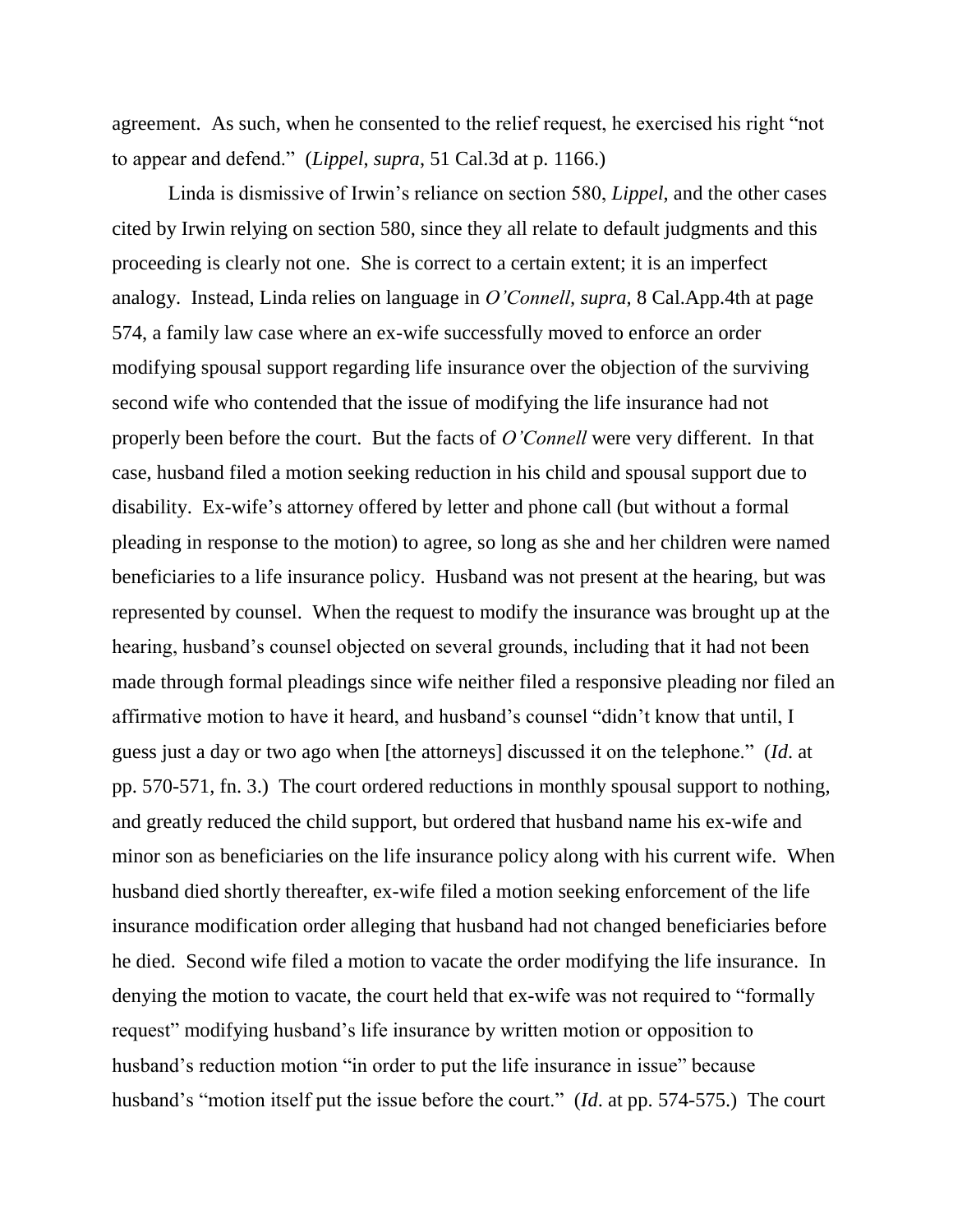went on to describe that in "establishing and modifying spousal support, courts are required to consider a broad range of factors" by statute, citing Family Code section 4801, and the same is true for establishing and modifying child support. (*Id*. at p. 575.) The court continued, "Thus, courts have not been precluded from considering the big picture by the particular phrasing of a motion to establish or modify support. A motion to increase support has been held to put modification in general in issue and authorizes the court 'to either increase or decrease the payments to meet the equities of the situation,' though the opponent has not formally requested a decrease. [Citation.]" (*Id*. at p. 575.)

*O'Connell* is distinguishable. The order in *O'Connell* was made at a contested hearing where the husband, represented by counsel, was the spouse who made the motion to modify his support obligations to his ex-wife and children. By having made the motion for that relief, the husband in *O'Connell* put in play the "equities of the situation." (*O'Connell, supra,* 8 Cal.App.4th at p. 575.) Here, Irwin was not the moving party, nor was he represented at the hearing. Linda made the motion, and it was a very specific one: disclosure of insurance documentation. It was not a motion to modify the 1987 judgment or to modify any support obligations.

Linda also relies on *In re Marriage of Andresen* (1994) 28 Cal.App.4th 873 (*Andresen*). In that case, husband unsuccessfully sought to vacate a default judgment in a marital dissolution that he claimed was void because the wife's family law form pleadings didn't allege the value for certain property items, identify certain community assets, or request an "equalizing payment" from husband. (*Id*. at p. 877.) The *Andresen* court, citing *Lippel*, *supra*, easily disposed of husband's appeal: "As we read *Lippel*, due process is satisfied and sufficient notice is given for section 580 purposes in marital dissolution actions by the petitioner's act of checking the boxes and inserting the information called for on the standard form dissolution petition which correspond or relate to the allegations made and the relief sought by the petitioner." (*Id*. at p. 879.) In *Andresen* the wife had in fact checked all of the correct boxes on the form, and consistent with the choices she made, attached a property declaration which listed assets and liabilities. Further, consistent with the " 'instructions' " on the declaration form, she did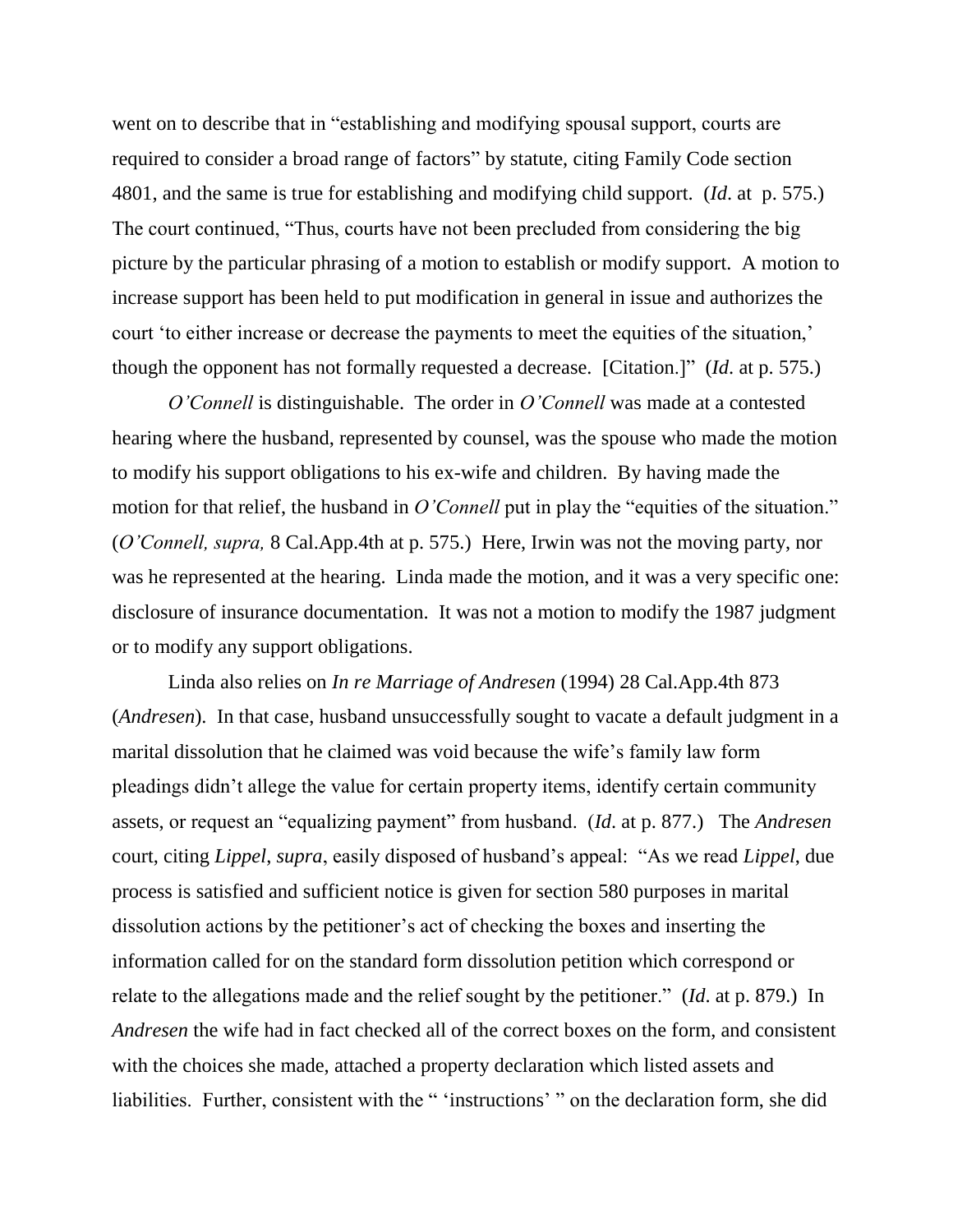not assign values or propose a particular division. (*Ibid*.) On these facts, the court concluded: "[t]herefore, because the wife properly and fully completed the petition and its necessary attachments *to the extent of the relief requested on the face of those documents*, the husband was given adequate notice that the wife sought a division of the property and liabilities identified in the wife's papers." (*Ibid*., emphasis added.)

Linda focuses on language in *Andresen* that family law courts have broad discretion to determine the manner in which community property is awarded, and that "when a petitioner asks the court to determine the rights of the parties as to specified property, the respondent is necessarily on notice that the court will undertake to assess and then divide the alleged community equally between the parties." (*Andresen*, *supra*, 28 Cal.App.4th at p. 880.) But understood in context of the facts in *Andresen*, this language provides no support for Linda's position. If anything, it supports Irwin's: Linda properly and completely filled out a request for an order to disclose insurance information (not for a division of property), checking the boxes. She did not ask the court to determine the rights of the parties to a division of property or even to enforce the judgment to its fullest extent. This is the extent of the notice she gave Irwin.

We conclude that the trial court erred. Linda's request for an order to disclose insurance information as "proof" that a life insurance policy existed could not be treated, consistent with due process, as notice that the family court would take the matter under submission and issue an order requiring Irwin to establish and fund a \$126,910 trust. As *O'Connell* makes clear, a "dissolution court cannot grant unrequested relief against a party who appears without affording that party notice and an opportunity to respond." (*O'Connell, supra,* 8 Cal.App.4th at p. 574.) The order must be reversed.

Because of our holding, we do not address Irwin's arguments as to the hypothetical outcome if, counterfactually, he had not filed any written response; whether the trial court impermissibly modified nonmodifiable orders; and whether the trial court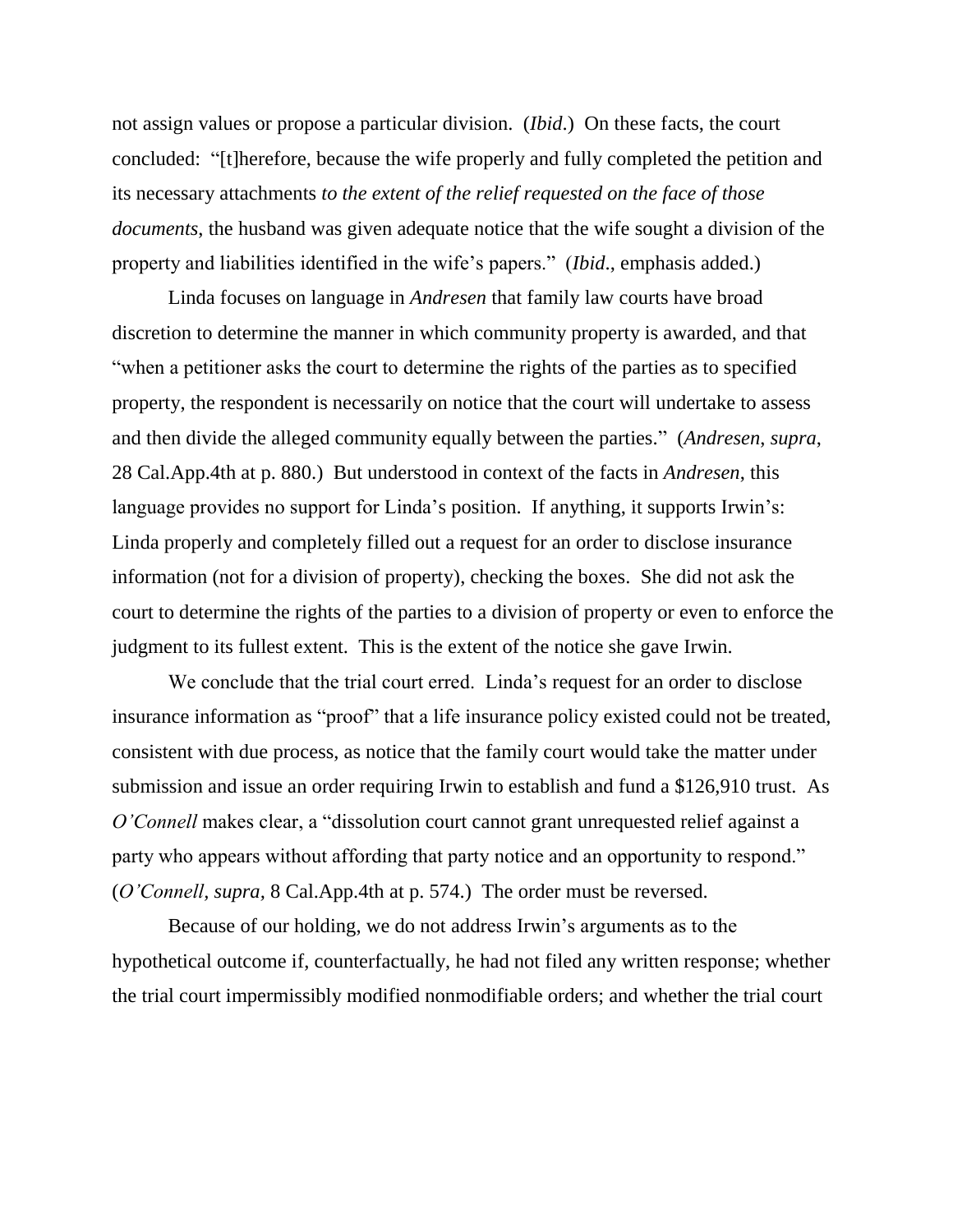misinterpreted the 1987 order. We leave the latter two arguments to be made to the family court, if necessary, in the first instance.<sup>6</sup>

#### DISPOSITION

The family court's order is reversed.

Miller, J.

\_\_\_\_\_\_\_\_\_\_\_\_\_\_\_\_\_\_\_\_\_\_\_\_\_

We concur:

Richman, Acting P.J.

\_\_\_\_\_\_\_\_\_\_\_\_\_\_\_\_\_\_\_\_\_\_\_\_\_

\_\_\_\_\_\_\_\_\_\_\_\_\_\_\_\_\_\_\_\_\_\_\_\_\_

Stewart, J.

<sup>&</sup>lt;sup>6</sup> In respondent's brief, Linda asserts facts that are not supported in the record before us, including that the underlying purpose of the establishment of the insurance trust was to compensate her for having given up her retirement as a teacher for over 30 years, and that she did this in order to contribute to Irwin's private Keogh deferred salary retirement and savings plan. Whether these are relevant to the family court's determination or not, they are not properly before us.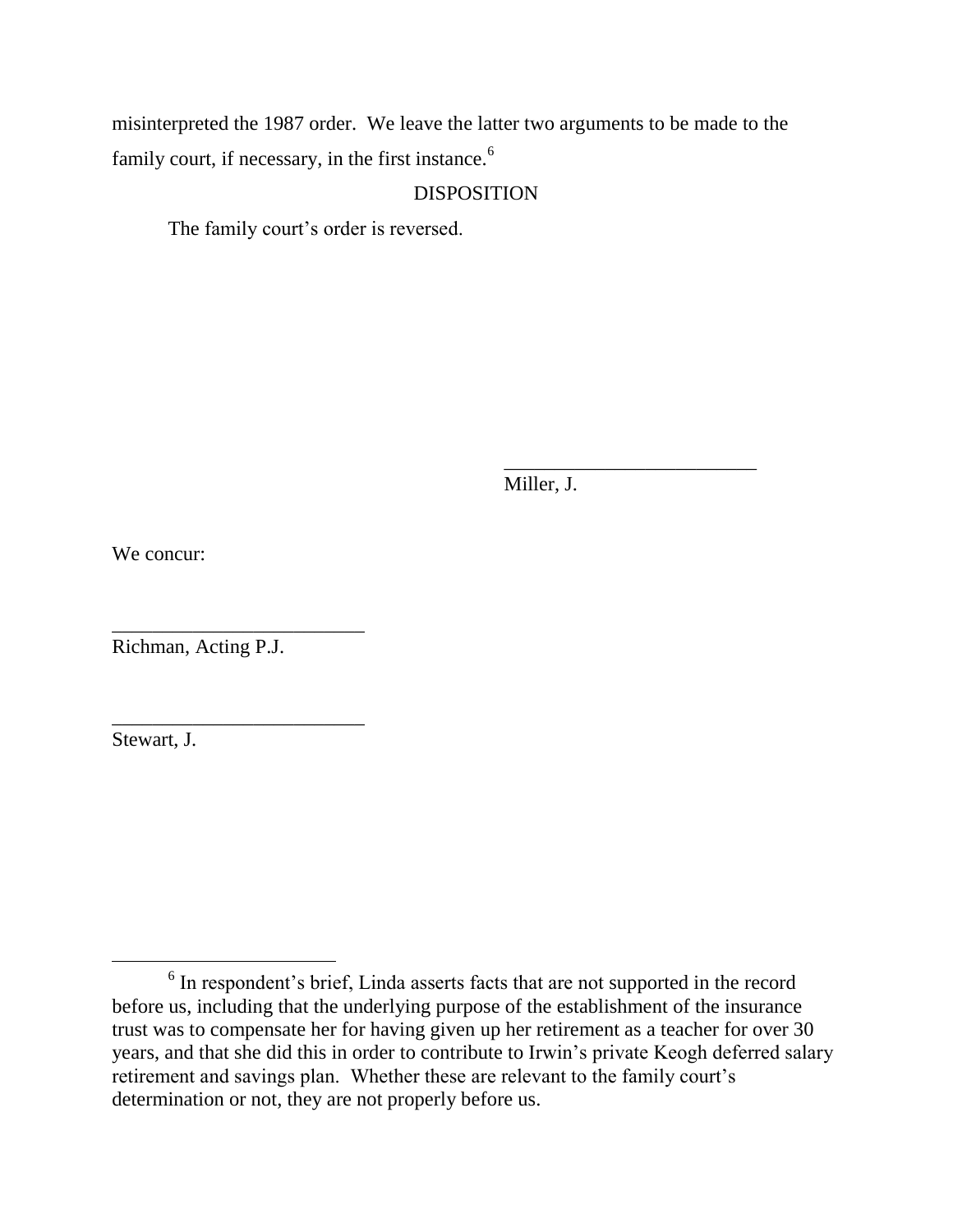Filed 8/21/15 after filing nonpublished opinion on 7/28/15

## **CERTIFIED FOR PUBLICATION**

# IN THE COURT OF APPEAL OF THE STATE OF CALIFORNIA

## FIRST APPELLATE DISTRICT

## DIVISION TWO

In re Marriage of Irwin and Linda Siegel. IRWIN J. SIEGEL,

Appellant,

v.

LINDA S. SIEGEL.

Respondent.

A140559

 (Alameda County Super. Ct. No. H120972-9)

BY THE COURT:

The opinion in the above-entitled matter filed on July 28, 2015, was not certified for publication in the Official Reports. For good cause and pursuant to California Rules of Court, rule 8.1105, it now appears that the opinion should be published in the Official Reports, and it is so ordered.

Dated: \_\_\_\_\_\_\_\_\_\_\_\_\_\_\_\_\_\_\_\_\_\_\_ \_\_\_\_\_\_\_\_\_\_\_\_\_\_\_\_\_\_\_\_\_\_\_\_\_\_\_\_\_\_\_\_

Richman, Acting P.J.